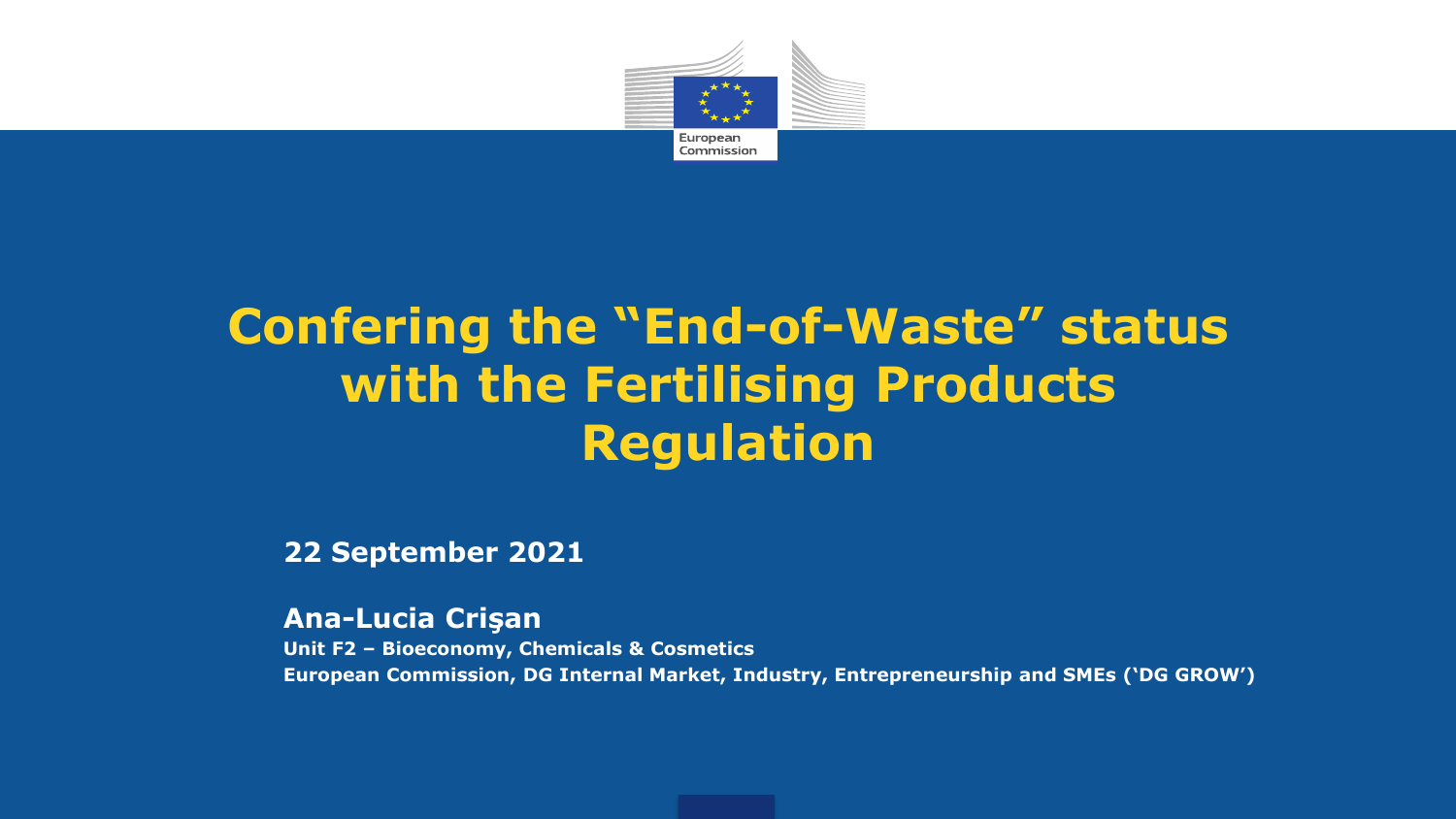

#### **The Fertilising Products Regulation ('FPR')** <http://data.europa.eu/eli/reg/2019/1009/oj>

• Adopted on 5 June 2019 • Applicable as of 16 July 2022

> The first deliverable of the Circular Economy Action Plan



Report on implementation of Action Plan [http://ec.europa.eu/environment/circular-economy/index\\_en.htm](http://ec.europa.eu/environment/circular-economy/index_en.htm)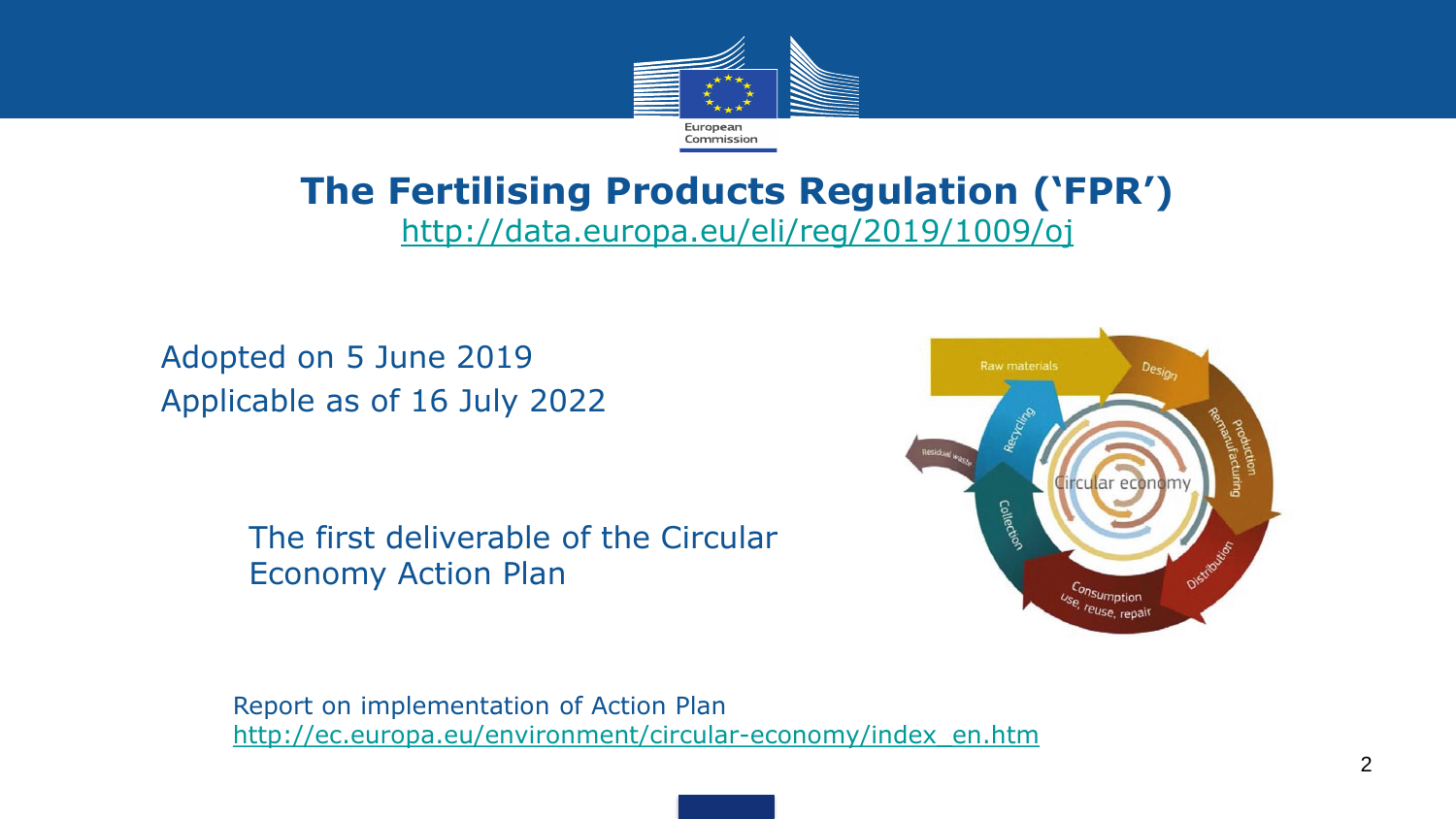

### **Harmonisation rules for EU fertilising products**

• are **optional** – manufacturers are free

to chose if to apply them or national rules

- apply on **placing on the market** of EU Fertilising Products (not their use)
- lead to **CE-marking** → Free movement in the single market



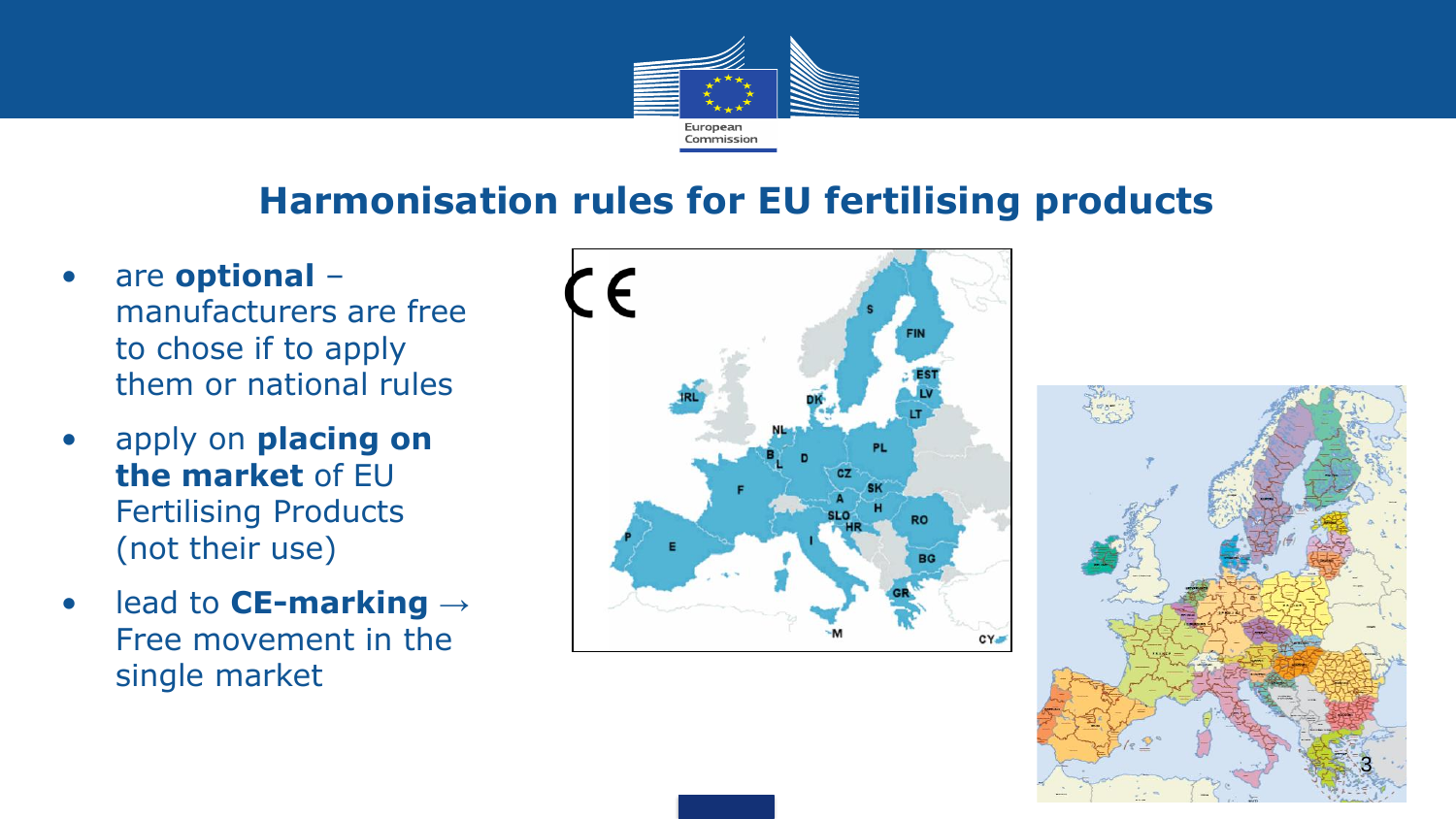

# **An EU fertilising product:**

- *\* meets the requirements for a PRODUCT FUNCTION CATEGORY*
- *\* meets the requirement for a COMPONENT MATERIAL CATEGORY or categories*
- *\* is LABELLED according to the requirements in FPR*
- *\* passes the CONFORMITY ASSESSMENT PROCEDURE*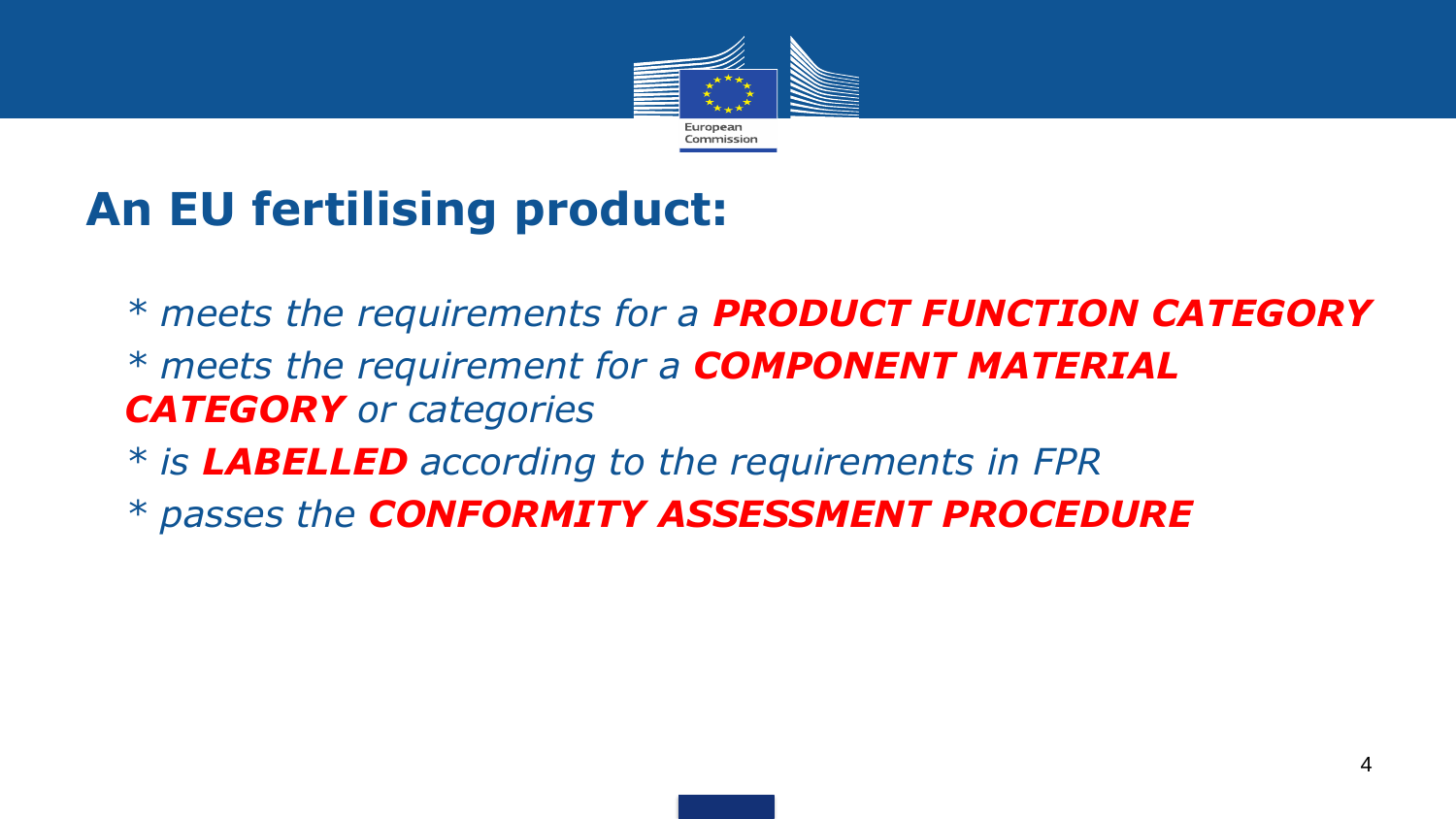

#### **Product Function Categories ('PFC')** *belongs to…. An EU fertilising product*



**EU fertilising products must comply with requirements of one PFC (Annex I)**

- **Safety (contaminants , pathogens)**
- **Quality (content of nutrients)**

**Manufacturers may claim more than one function**

**Blend (PFC 7) made of two or more component EU fertilising products**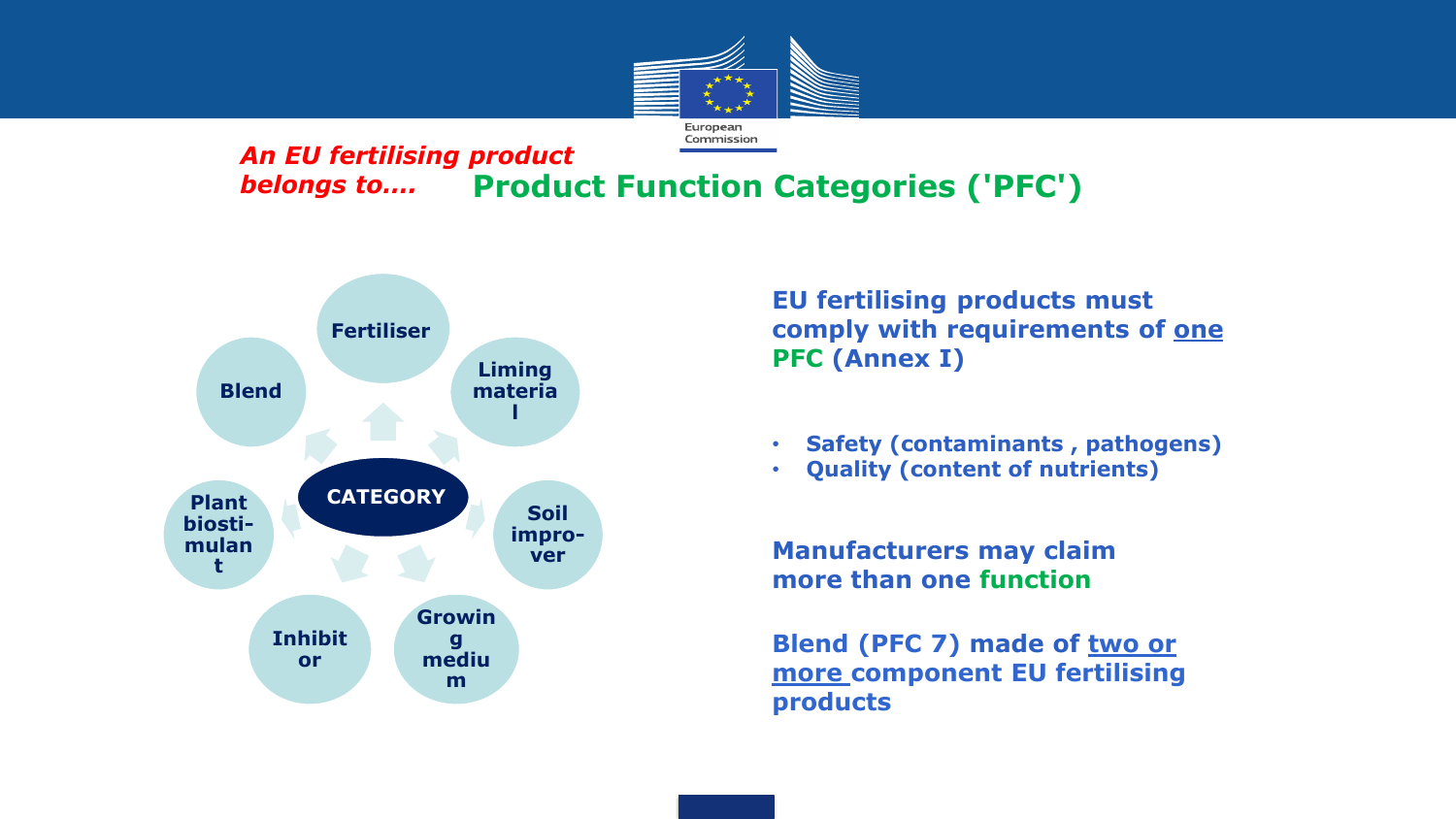



**products** *CMC* **8 <b>***CMC* **8 <b>CMC** 8 **CMC** 8 **CMC** 8 **CMC** 8 **CMC** 8 **CMC** 8 **CMC** 8 **CMC** 

er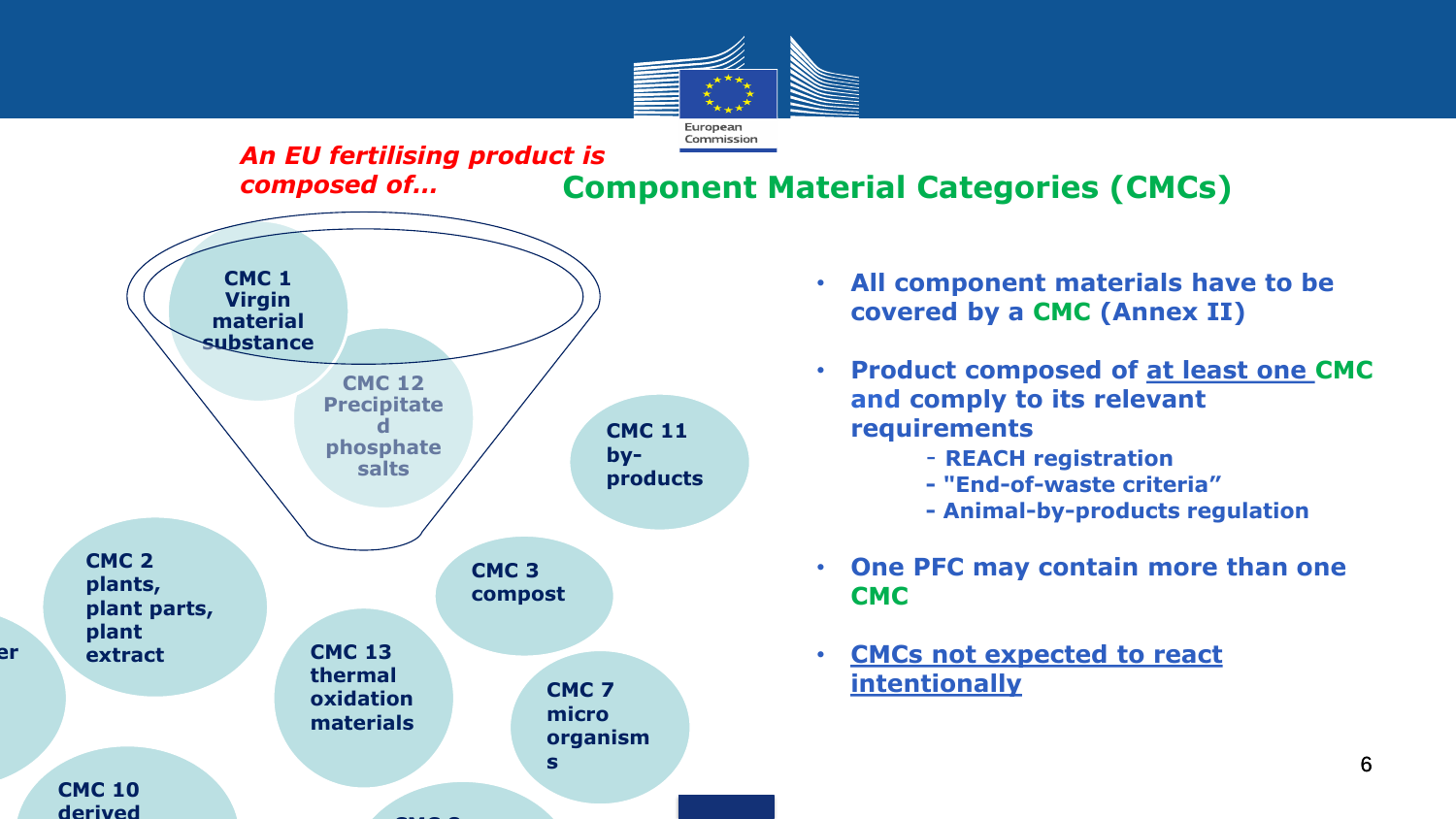

#### **New CMCs – recovery of nutrients out of various waste streams**

| <b>CMC 12 'STRUvite'</b>                                                                                     | <b>CMC 13 'Biochar'</b>                                                                                                       | <b>CMC 14 'Ashes'</b>                             |
|--------------------------------------------------------------------------------------------------------------|-------------------------------------------------------------------------------------------------------------------------------|---------------------------------------------------|
| Exhaustive list of input materials - including:                                                              |                                                                                                                               |                                                   |
| wastewaters<br>wastewaters from processing of foods, beverages, pet<br>foods, animal feeds, or dairy product | materials from the independently operated treatment<br>of waste water not covered by Council Directive<br>91/271/EEC<br>waste |                                                   |
|                                                                                                              |                                                                                                                               | vegetable waste from the food processing industry |
| sewage sludge from municipal wastewater treatment plants                                                     |                                                                                                                               |                                                   |
| Bio-waste                                                                                                    |                                                                                                                               |                                                   |
| Conditions for the processing methods                                                                        |                                                                                                                               |                                                   |
| Conditions for the plant<br>Requirements for the processing (minimum temperature, minimum time etc.)         |                                                                                                                               |                                                   |
| Mandatory requirements for the output material                                                               |                                                                                                                               |                                                   |
| Additional safety requirements (new contaminant limits, for instance)<br><b>REACH registration</b>           |                                                                                                                               |                                                   |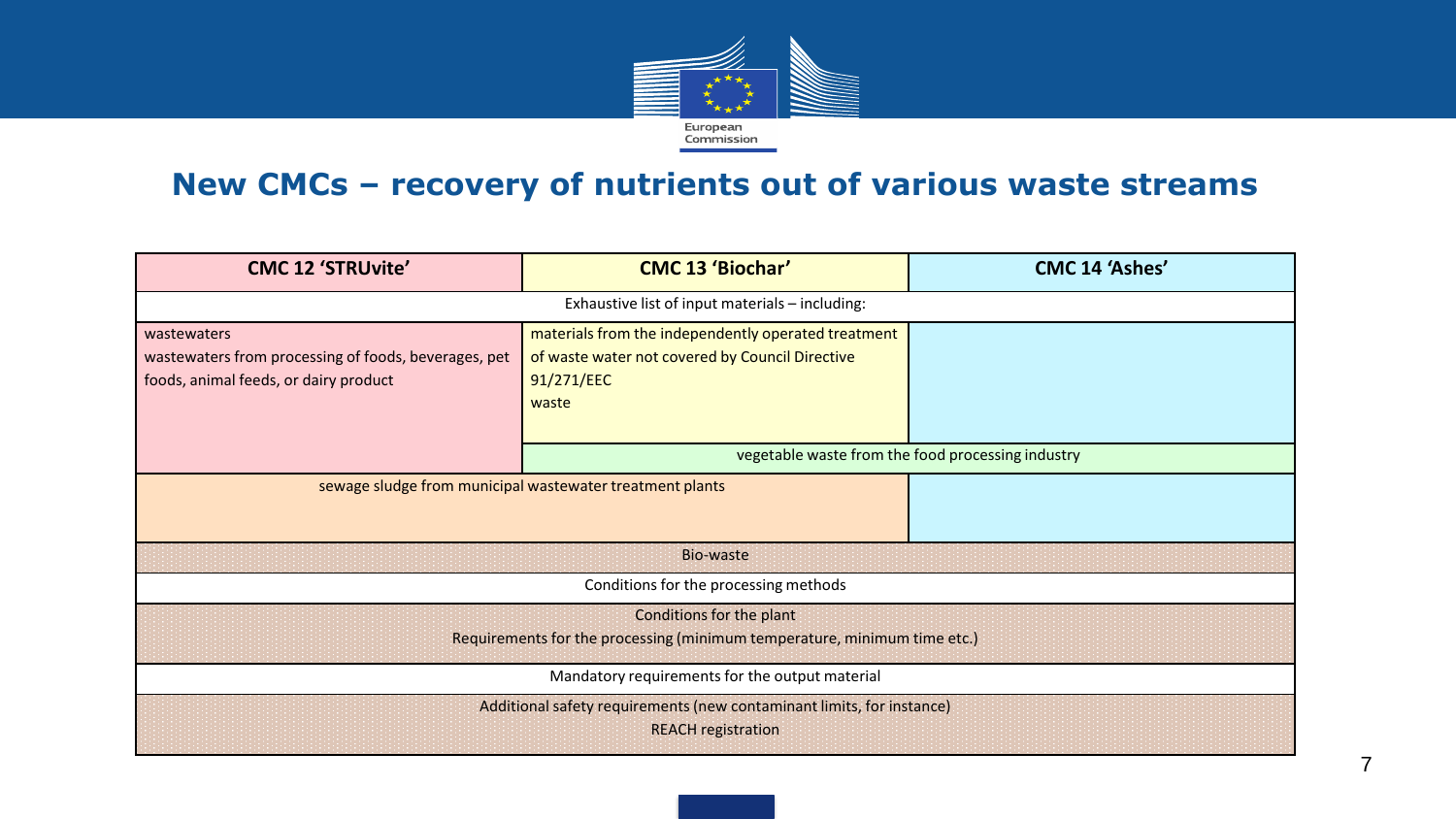

# **REACH registration**

• *\* The FPR extends the REACH registration to low tonnage substances*

• *\* The FPR requires to take into account the use as a fertilising product*

• *\* special provisions in REACH for recovered substances apply*

• *More on REACH? [Visit ECHA's website](https://echa.europa.eu/regulations/reach/understanding-reach)*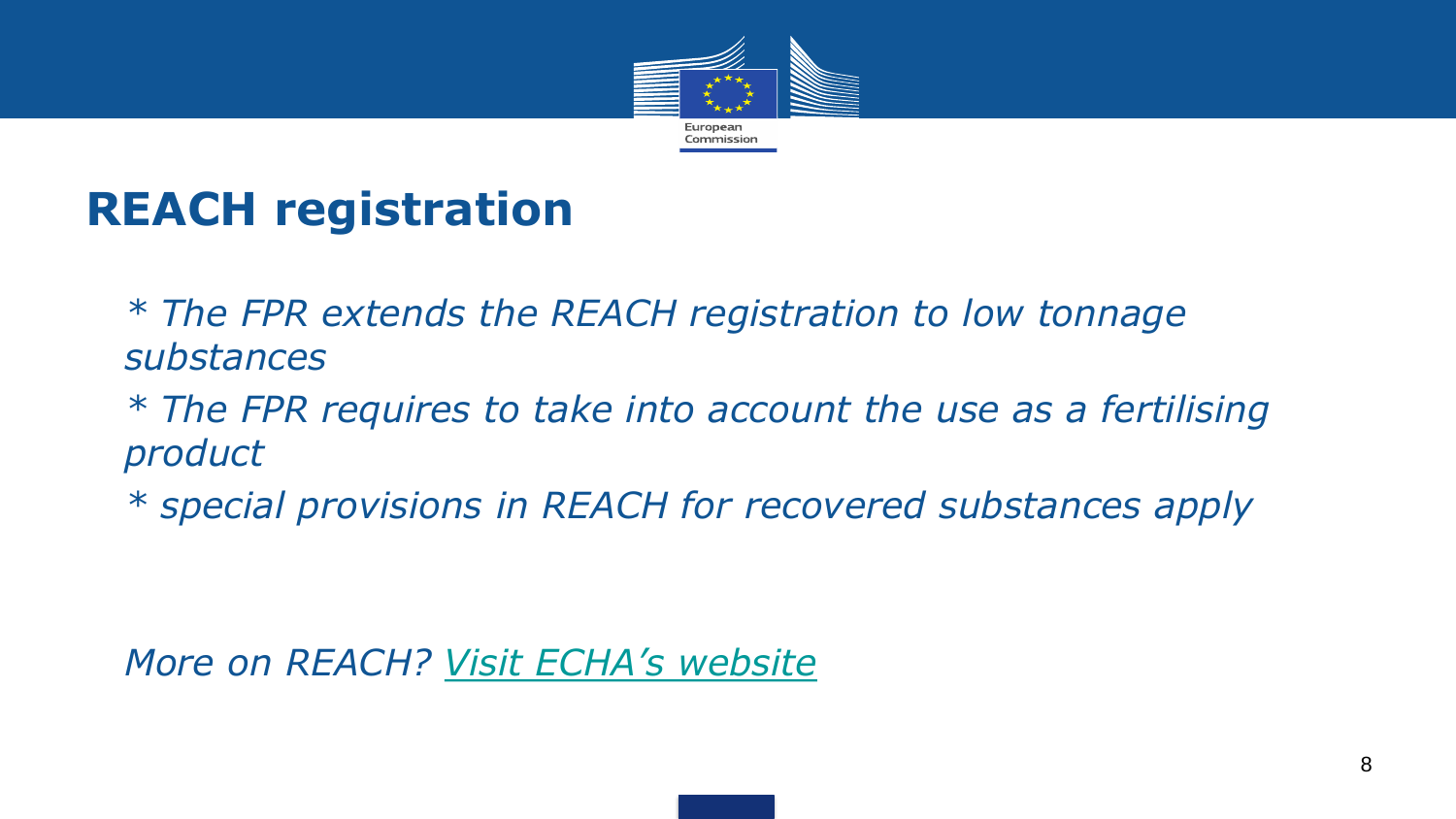

#### **An EU fertilising product is labelled**

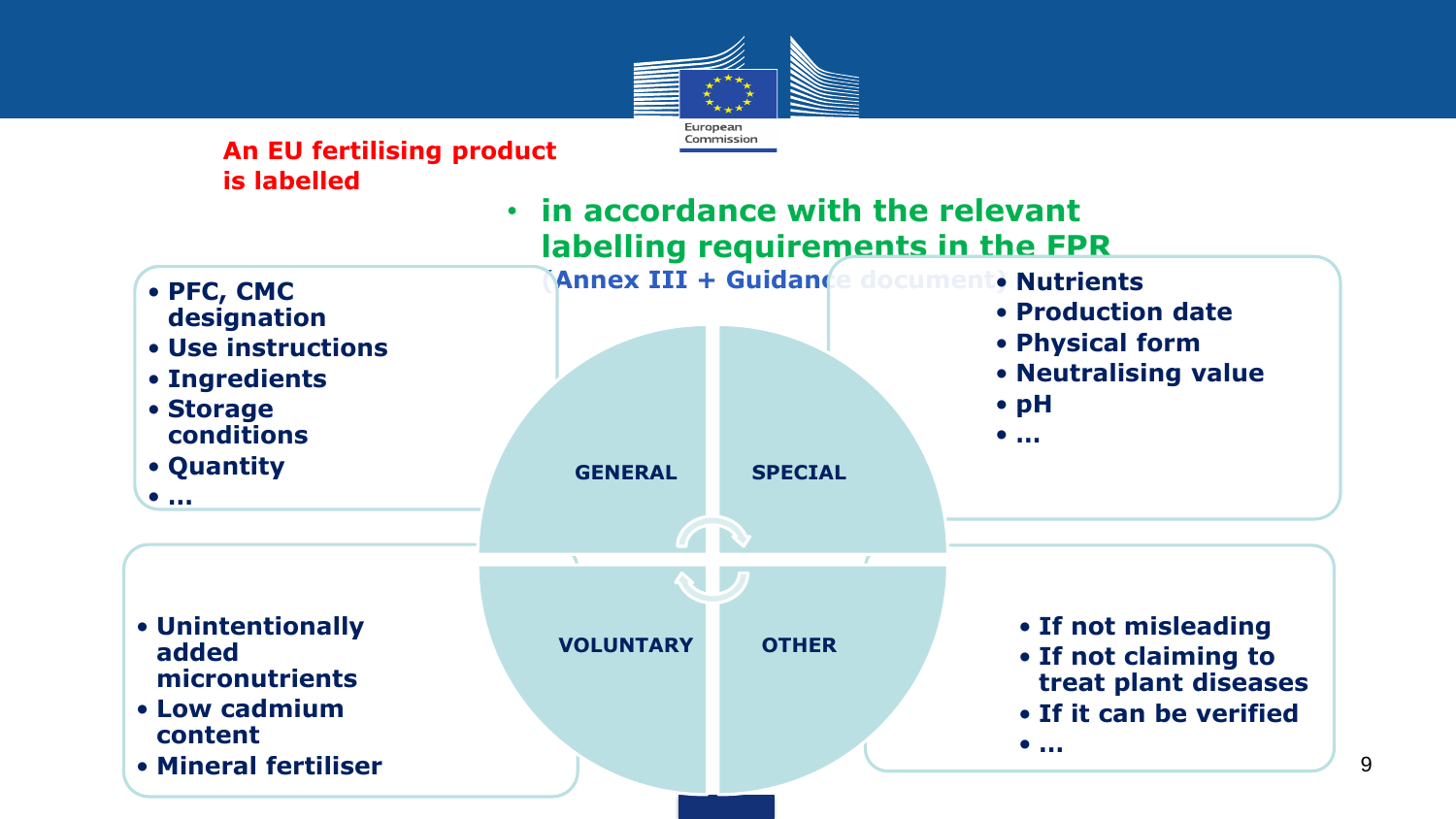

**An EU fertilising product passes**

#### **the conformity assessment procedure**

• *\* a process carried out by the manufacturer*  • *\* to demonstrate whether specific requirements related to a fertilising product in the FPR have been fulfilled*

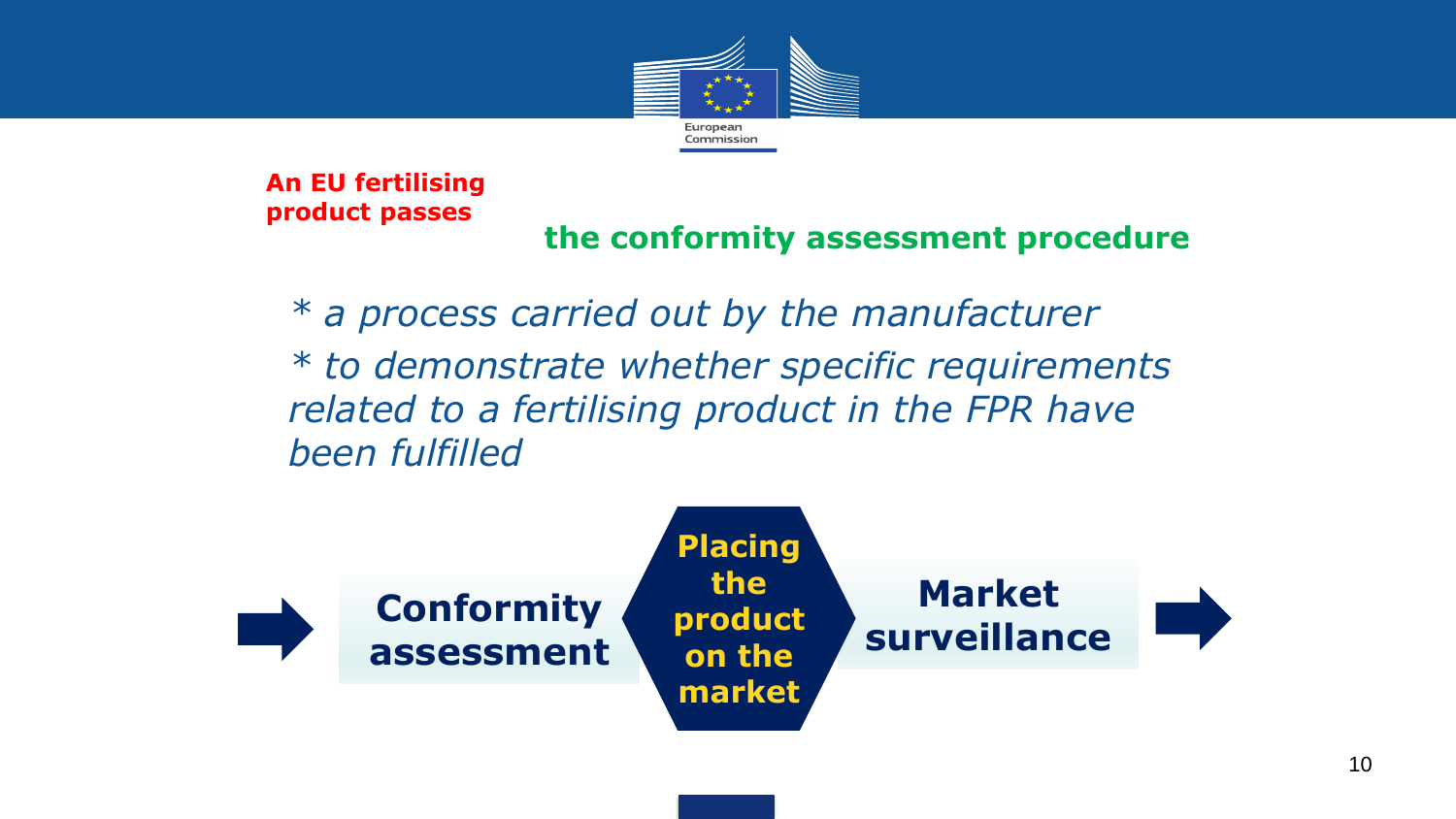

### **Module D1 – quality assurance system:**

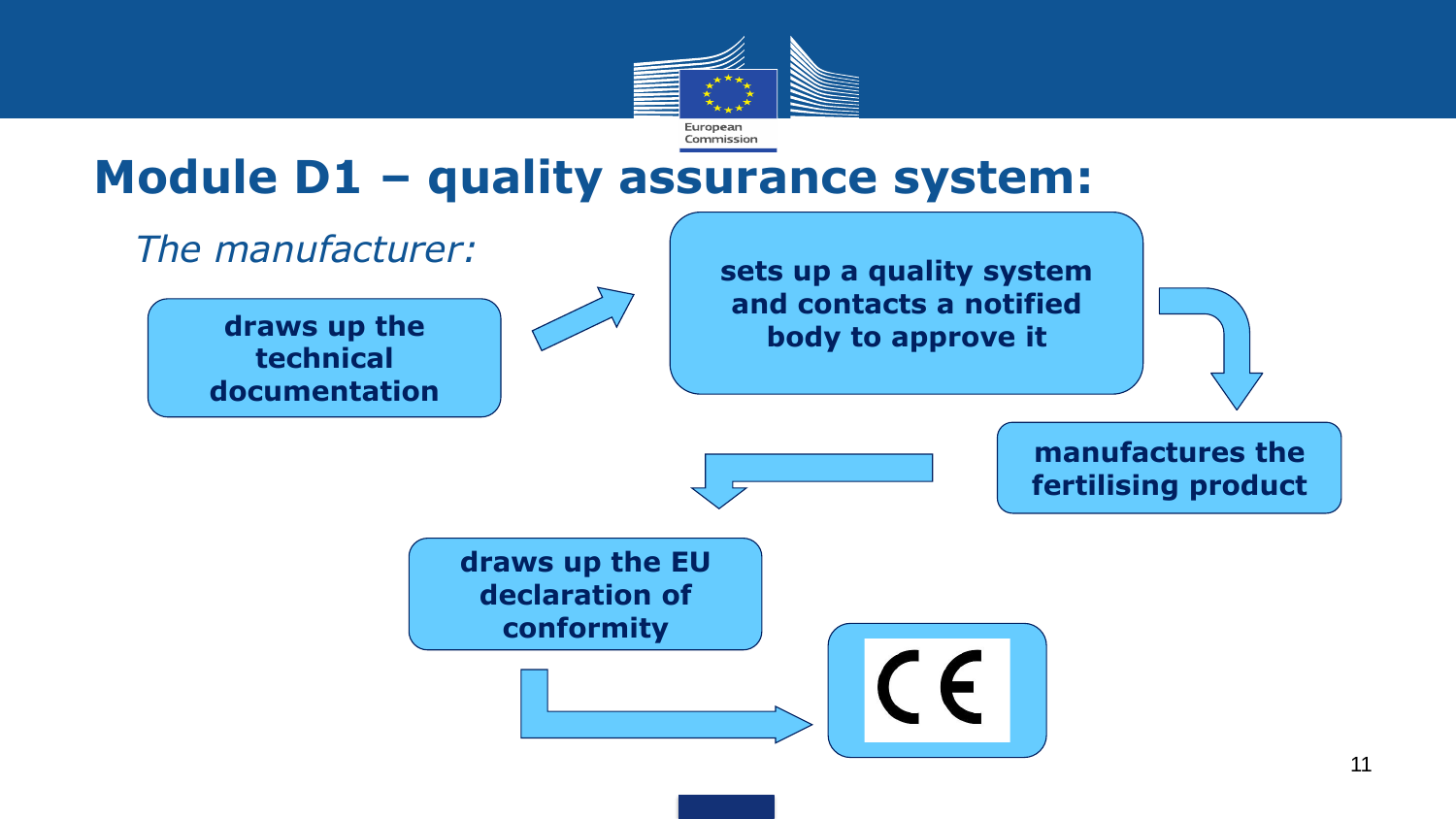

### **End-of-waste status**

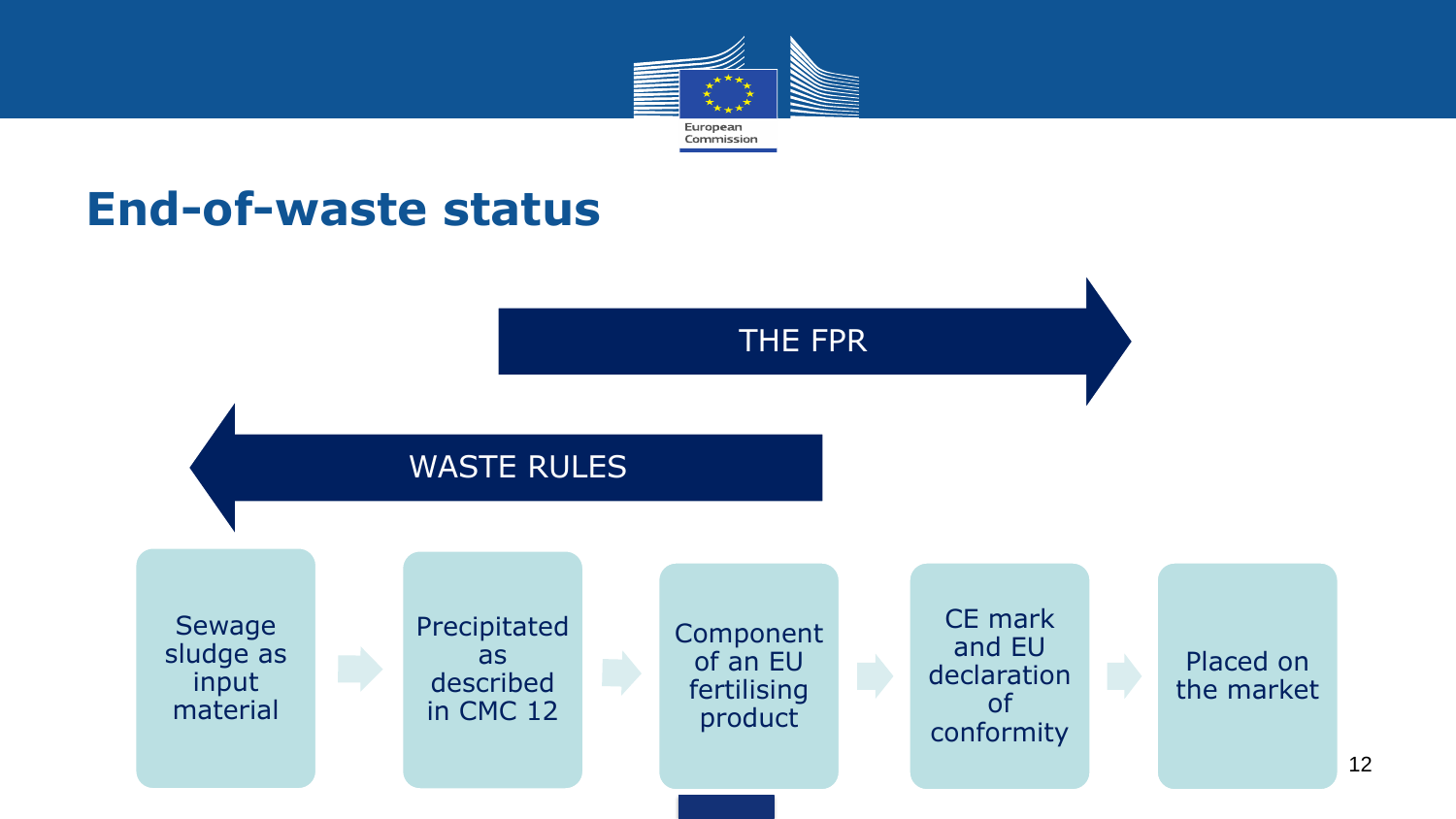

# **On-going FPR related projects**

### **Adding or updating CMCs**

- three StruBiAs delegated acts (scrutiny of EP and Council)
- On-going study by the Joint Research Centre on:
	- defining safety and agronomic efficiency criteria for by-products
	- New CMC on high purity materials
- On-going risk evaluations of end-points under animal by-products rules

o *Other technical amendments to the FPR*

• Delegated act on miscellaneous amendments (scrutiny of EP and Council)

### **Providing quidance**

• Updating [the FAQ available](https://ec.europa.eu/docsroom/documents/36764) online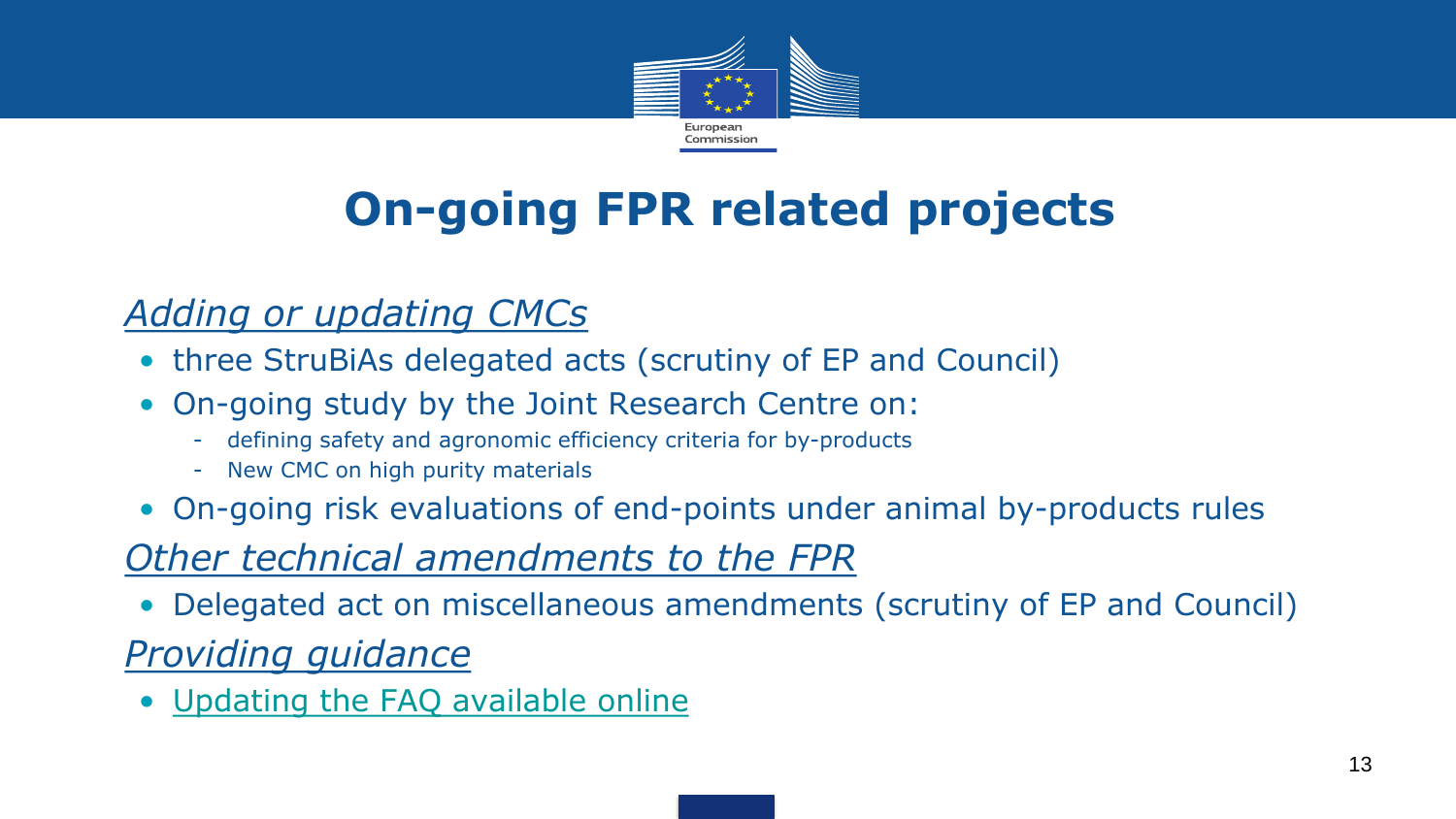

# **Standardisation Requests**

Harmonised standards may provide presumption of conformity

Commission has requested the European Committee for Standardization (CEN) to develop harmonised standards:

- on sampling and sample preparation
- on test methods for

determination of elements (heavy metals and others) detection of microorganisms

- on claims (plant biostimulants)
- on terminology

#### **Timeline**

- first technical specifications  $-$  April 2022;
- first harmonized standards April 2024
- Does not cover STRUBIAS specific requirements